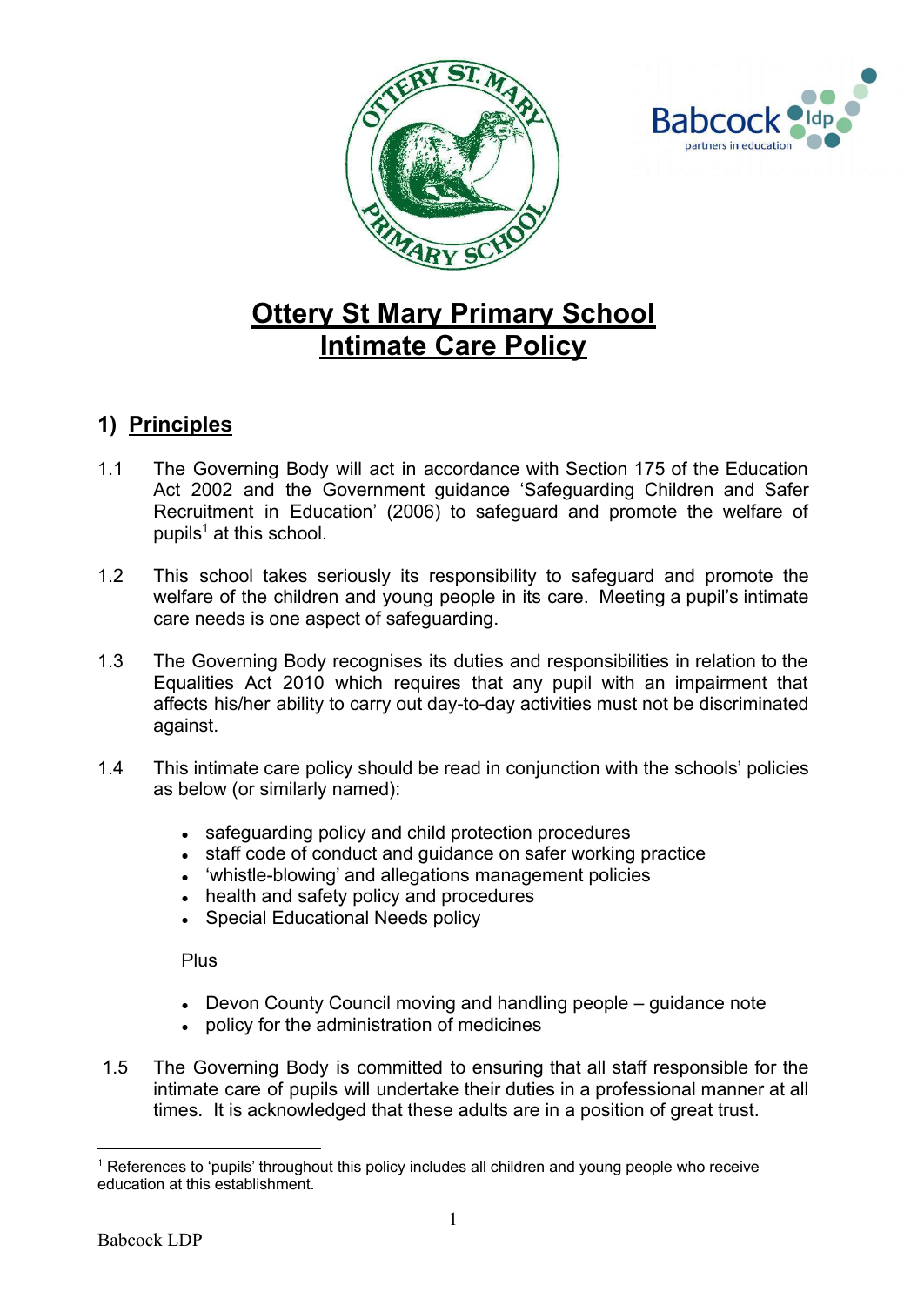- 1.6 We recognise that there is a need to treat all pupils, whatever their age, gender, disability, religion, ethnicity or sexual orientation with respect and dignity when intimate care is given. The child's welfare is of paramount importance and his/her experience of intimate and personal care should be a positive one. It is essential that every pupil is treated as an individual and that care is given gently and sensitively: no pupil should be attended to in a way that causes distress or pain.
- 1.7 Staff will work in close partnership with parent/carers and other professionals to share information and provide continuity of care.
- 1.8 Where pupils with complex and/or long term health conditions have a health care plan in place, the plan should, where relevant, take into account the principles and best practice guidance in this intimate care policy.
- 1.9 Members of staff must be given the choice as to whether they are prepared to provide intimate care to pupils.
- 1.10 All staff undertaking intimate care must be given appropriate training.
- 1.11 This Intimate Care Policy has been developed to safeguard children and staff. It applies to everyone involved in the intimate care of children.

#### **2) Child focused principles of intimate care**

The following are the fundamental principles upon which the Policy and Guidelines are based:

- Every child has the right to be safe.
- Every child has the right to personal privacy.
- Every child has the right to be valued as an individual.
- Every child has the right to be treated with dignity and respect.
- Every child has the right to be involved and consulted in their own intimate care to the best of their abilities.
- Every child has the right to express their views on their own intimate care and to have such views taken into account.
- Every child has the right to have levels of intimate care that are as consistent as possible.

#### **3) Definition**

- 3.1 Intimate care can be defined as any care which involves washing, touching or carrying out a procedure to intimate personal areas which most people usually carry out themselves but some pupils are unable to do because of their young age, physical difficulties or other special needs. Examples include care associated with continence and menstrual management as well as more ordinary tasks such as help with washing, toileting or dressing.
- 3.2 It also includes supervision of pupils involved in intimate self-care.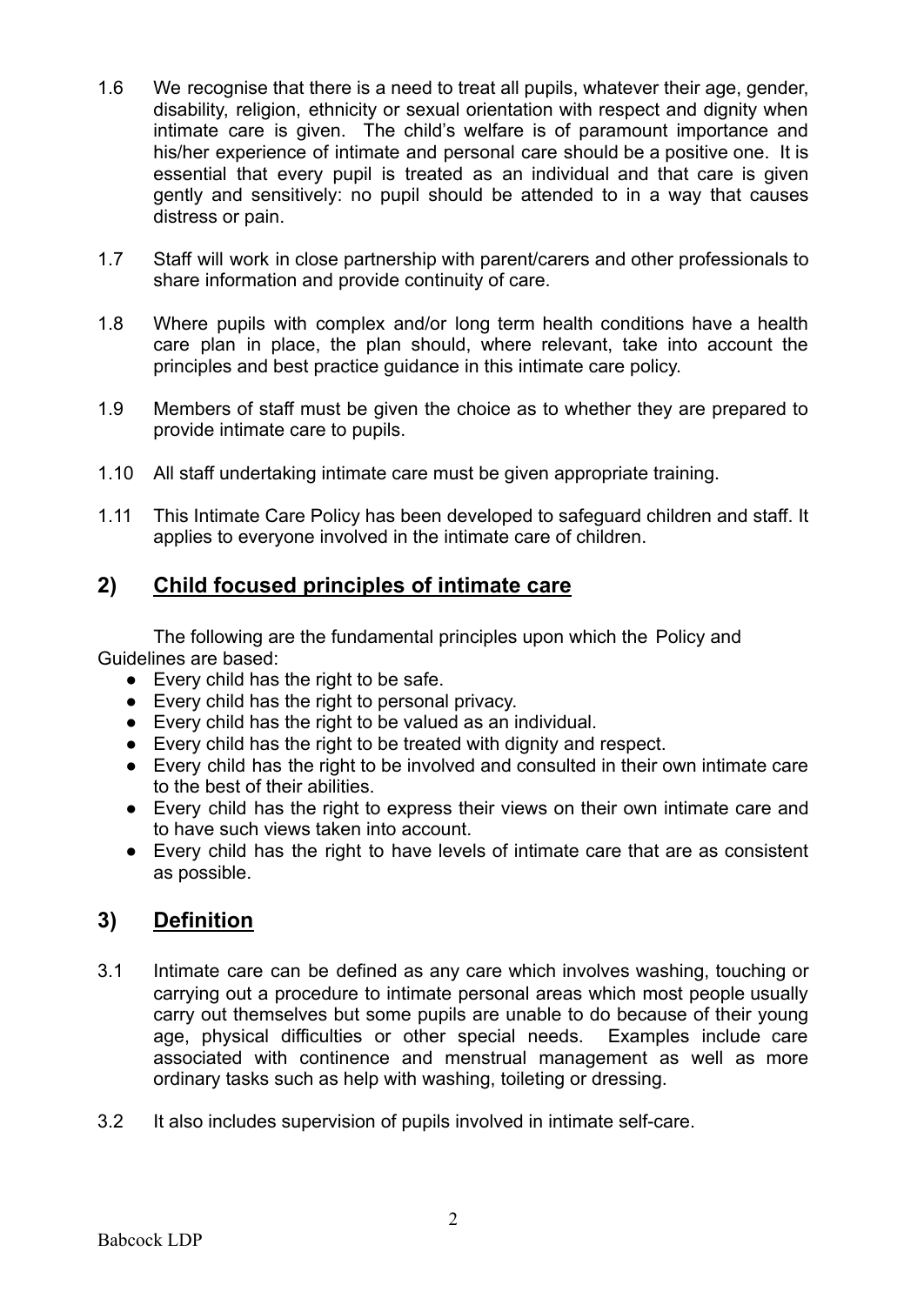#### **4) Best Practice**

- 4.1 Pupils who require regular assistance with intimate care have written Individual Education Plans (IEP), health care plans or intimate care plans agreed by staff, parents/carers and any other professionals actively involved, such as school nurses or physiotherapists. Ideally the plan should be agreed at a meeting at which all key staff and the pupil should also be present wherever possible/appropriate. Any historical concerns (such as past abuse) should be taken into account. The plan should be reviewed as necessary, but at least annually, and at any time of change of circumstances, e.g. for residential trips or staff changes (where the staff member concerned is providing intimate care). They should also take into account procedures for educational visits/day trips.
- 4.2 Where relevant, it is good practice to agree with the pupil and parents/carers appropriate terminology for private parts of the body and functions and this should be noted in the plan.
- 4.3 Where a care plan or IEP is **not** in place, parents/carers will be informed the same day if their child has needed help with meeting intimate care needs (eg has had an 'accident' and wet or soiled him/herself). It is recommended practice that information on intimate care should be treated as confidential and communicated in person by telephone or by sealed letter, not through the home/school diary.
- 4.4 In relation to record keeping, a written record should be kept in a format agreed by parents and staff every time a child has an invasive medical procedure, e.g. support with catheter usage (see afore-mentioned multi-agency guidance for the management of long term health conditions for children and young people).
- 4.5 Accurate records should also be kept when a child requires assistance with intimate care; these can be brief but should, as a minimum, include full date, times and any comments such as changes in the child's behaviour. It should be clear who was present in every case.
- 4.6 These records will be kept in the child's file and available to parents/carers on request.
- 4.7 All pupils will be supported to achieve the highest level of autonomy that is possible given their age and abilities. Staff will encourage each individual pupil to do as much for his/herself as possible.
- 4.8 Staff who provide intimate care are trained in personal care (eg health and safety training in moving and handling) according to the needs of the pupil. Staff should be fully aware of best practice regarding infection control, including the requirement to wear disposable gloves and aprons where appropriate.
- 4.9 Staff will be supported to adapt their practice in relation to the needs of individual pupils taking into account developmental changes such as the onset of puberty and menstruation.
- 4.10 There must be careful communication with each pupil who needs help with intimate care in line with their preferred means of communication (verbal, symbolic, etc) to discuss their needs and preferences. Where the pupil is of an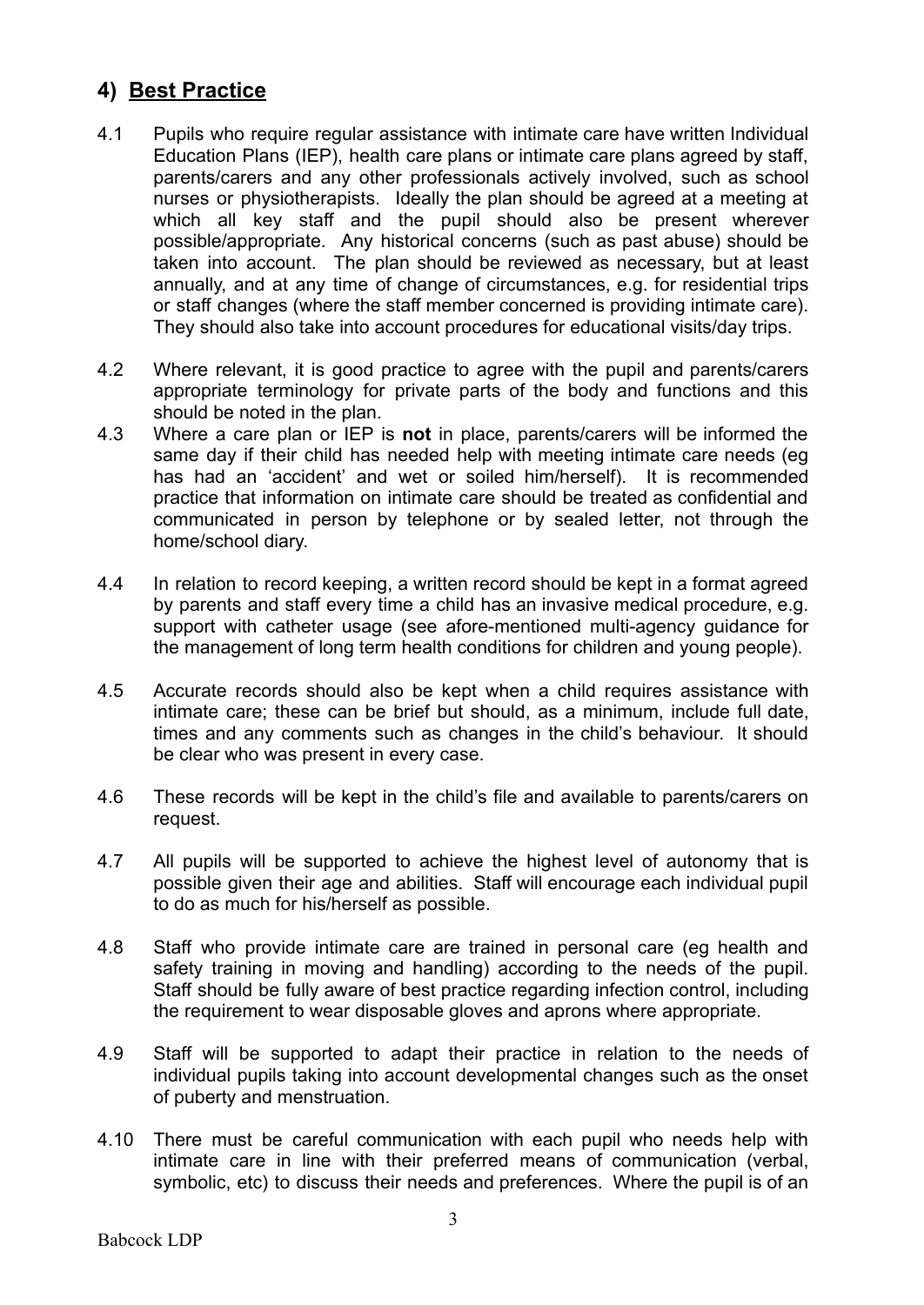appropriate age and level of understanding permission should be sought before starting an intimate procedure.

- 4.11 Staff who provide intimate care should speak to the pupil personally by name, explain what they are doing and communicate with all children in a way that reflects their ages.
- 4.12 Every child's right to privacy and modesty will be respected. Careful consideration will be given to each pupil's situation to determine who and how many carers might need to be present when s/he needs help with intimate care. SEN advice suggests that reducing the numbers of staff involved goes some way to preserving the child's privacy and dignity. Wherever possible, the pupil's wishes and feelings should be sought and taken into account.
- 4.13 An individual member of staff should inform another appropriate adult when they are going alone to assist a pupil with intimate care.
- 4.14 The religious views, beliefs and cultural values of children and their families should be taken into account, particularly as they might affect certain practices or determine the gender of the carer.
- 4.15 Whilst safer working practice is important, such as in relation to staff caring for a pupil of the same gender, there is research<sup>2</sup> which suggests there may be missed opportunities for children and young people due to over anxiety about risk factors; ideally, every pupil should have a choice regarding the member of staff. There might also be occasions when the member of staff has good reason not to work alone with a pupil. It is important that the process is transparent so that all issues stated above can be respected; this can best be achieved through a meeting with all parties, as described above, to agree what actions will be taken, where and by whom.
- 4.16 Adults who assist pupils with intimate care should be employees of the school, not students or volunteers, and therefore have the usual range of safer recruitment checks, including enhanced CRB checks.
- 4.17 All staff should be aware of the school's confidentiality policy. Sensitive information will be shared only with those who need to know.
- 4.18 Health & Safety guidelines should be adhered to regarding waste products, if necessary, advice should be taken from the DCC Procurement Department regarding disposal of large amounts of waste products or any quantity of products that come under the heading of clinical waste.
- 4.19 No member of staff will carry a mobile phone, camera or similar device whilst providing intimate care.

## **5) Child Protection**

5.1 The Governors and staff at this school recognise that pupils with special needs and who are disabled are particularly vulnerable to all types of abuse.

<sup>2</sup> National Children's Bureau (2004) *The Dignity of Risk*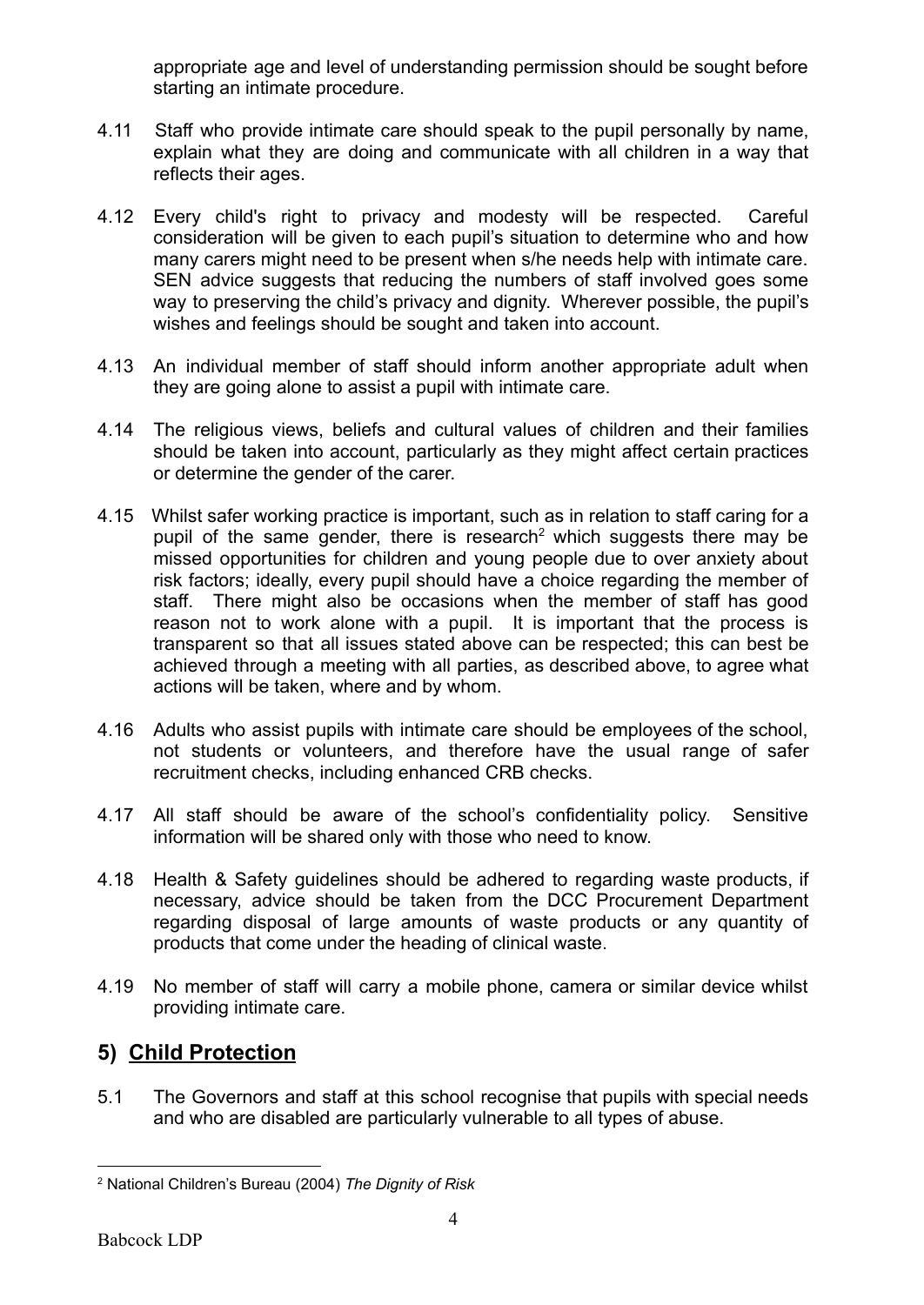- 5.2 The school's child protection procedures will be adhered to.
- 5.3 From a child protection perspective it is acknowledged that intimate care involves risks for children and adults as it may involve staff touching private parts of a pupil's body. In this school best practice will be promoted and all adults (including those who are involved in intimate care and others in the vicinity) will be encouraged to be vigilant at all times, to seek advice where relevant and take account of safer working practice.
- 5.4 Where appropriate, pupils will be taught personal safety skills carefully matched to their level of development and understanding.
- 5.5 If a member of staff has any concerns about physical changes in a pupil's presentation, e.g. unexplained marks, bruises, etc s/he will immediately report concerns to the Designated Senior Person for Child Protection or Headteacher. A clear written record of the concern will be completed and a referral made to Children's Services Social Care if appropriate, in accordance with the school's child protection procedures. Parents/carers will be asked for their consent or informed that a referral is necessary prior to it being made but this should only be done where such discussion and agreement-seeking will not place the child at increased risk of suffering significant harm.
- 5.6 If a pupil becomes unusually distressed or very unhappy about being cared for by a particular member of staff, this should be reported to the class teacher or Headteacher. The matter will be investigated at an appropriate level (usually the Headteacher) and outcomes recorded. Parents/carers will be contacted as soon as possible in order to reach a resolution. Staffing schedules will be altered until the issue/s is/are resolved so that the child's needs remain paramount. Further advice will be taken from outside agencies if necessary.
- 5.7 If a pupil, or any other person, makes an allegation against an adult working at the school this should be reported to the Headteacher (or to the Chair of Governors if the concern is about the Headteacher) who will consult the Local Authority Designated Officer in accordance with the school's policy: Dealing with Allegations of Abuse against Members of Staff and Volunteers. It should not be discussed with any other members of staff or the member of staff the allegation relates to.
- 5.8 Similarly, any adult who has concerns about the conduct of a colleague at the school or about any improper practice will report this to the Headteacher or to the Chair of Governors, in accordance with the child protection procedures and 'whistle-blowing' policy.

## **6) Physiotherapy**

6.1 Pupils who require physiotherapy whilst at school should have this carried out by a trained physiotherapist. If it is agreed in the IEP or care plan that a member of the school staff should undertake part of the physiotherapy regime (such as assisting children with exercises), then the required technique must be demonstrated by the physiotherapist personally, written guidance given and